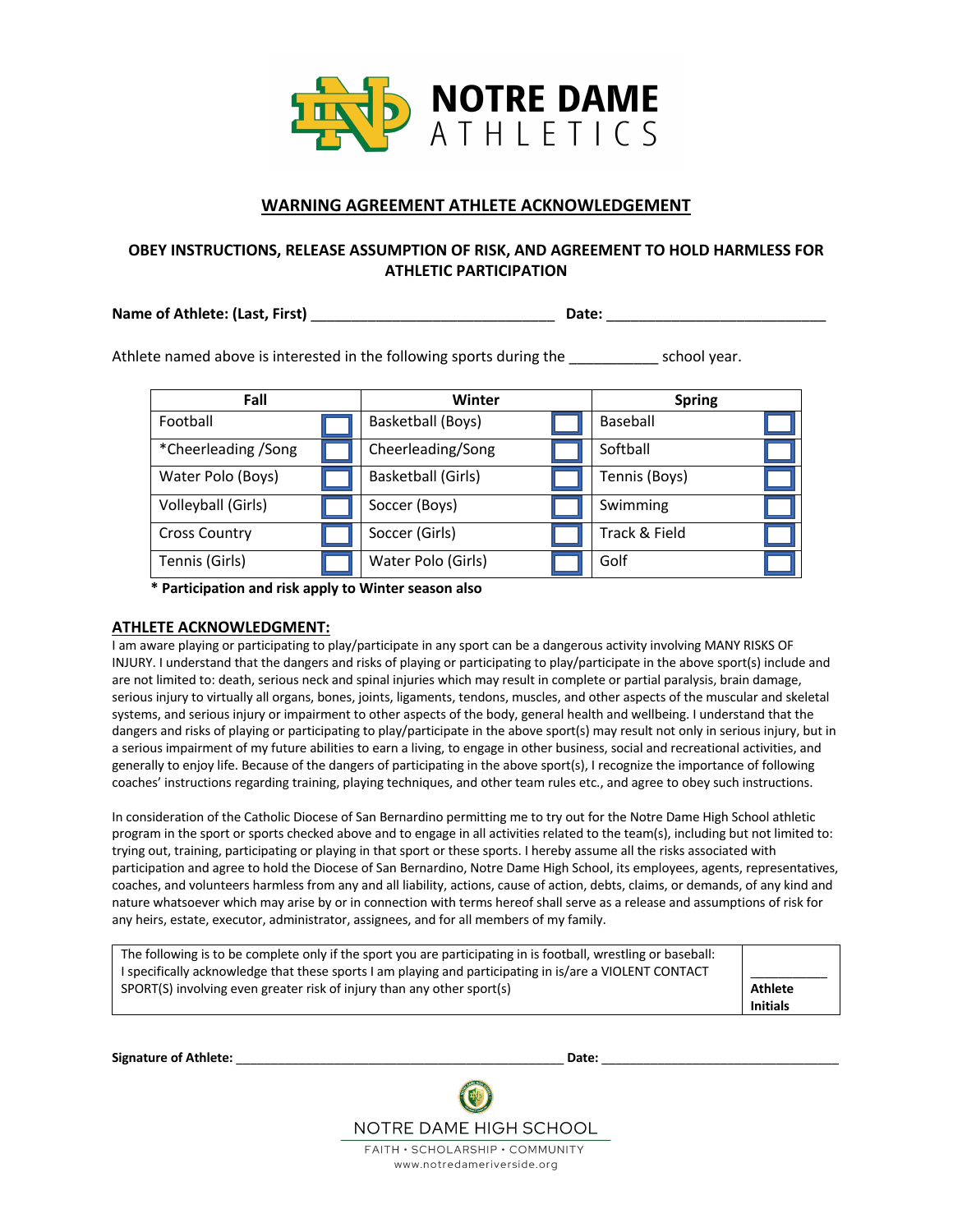

# **WARNING AGREEMENT PARENT ACKNOWLEDGEMENT**

## **OBEY INSTRUCTIONS, RELEASE ASSUMPTION OF RISK, AND AGREEMENT TO HOLD HARMLESS FOR ATHLETIC PARTICIPATION**

### **PARENT/GUARDIAN ACKNOWLEDGMENT:**

I state that I am the parent/guardian of the above-named athlete. I have read the warning and release and understand its terms. I understand that all sports can involve many RISKS OF INJURY, including, but not limited to those risks outlined previously.

In consideration of the Catholic Diocese of San Bernardino permitting me to participate for and/or with the Notre Dame High School athletic program in sport(s) team(s) as indicated and to engage in all activities related to the team(s), including but not limited to: trying out, training, participating or playing in that sport or these sports. I hereby assume all the risks associated with participation and agree to hold the Diocese of San Bernardino, Notre Dame High School, its employees, agents, representatives, coaches, and volunteers harmless from any and all liability, actions, cause of action, debts, claims, or demands, of any kind and nature whatsoever which may arise by or in connection with terms hereof shall serve as a release and assumptions of risk for any heirs, estate, executor, administrator, assignees, and for all members of my family.

| The following is to be completed only if the sport your athlete is participating in is football,<br>wrestling or baseball:                                                           |                                        |
|--------------------------------------------------------------------------------------------------------------------------------------------------------------------------------------|----------------------------------------|
| I specifically acknowledge that<br>my athlete is playing and<br>participating in is/are a Violent Contact Sport(s) involving even greater risk of injury than<br>any other sport(s). | Parent/<br>Guardian<br><b>Initials</b> |

| <b>Signature of Parent/Guardian:</b> | Date: |
|--------------------------------------|-------|
|                                      |       |
| <b>Signature of Athlete:</b>         | Date: |

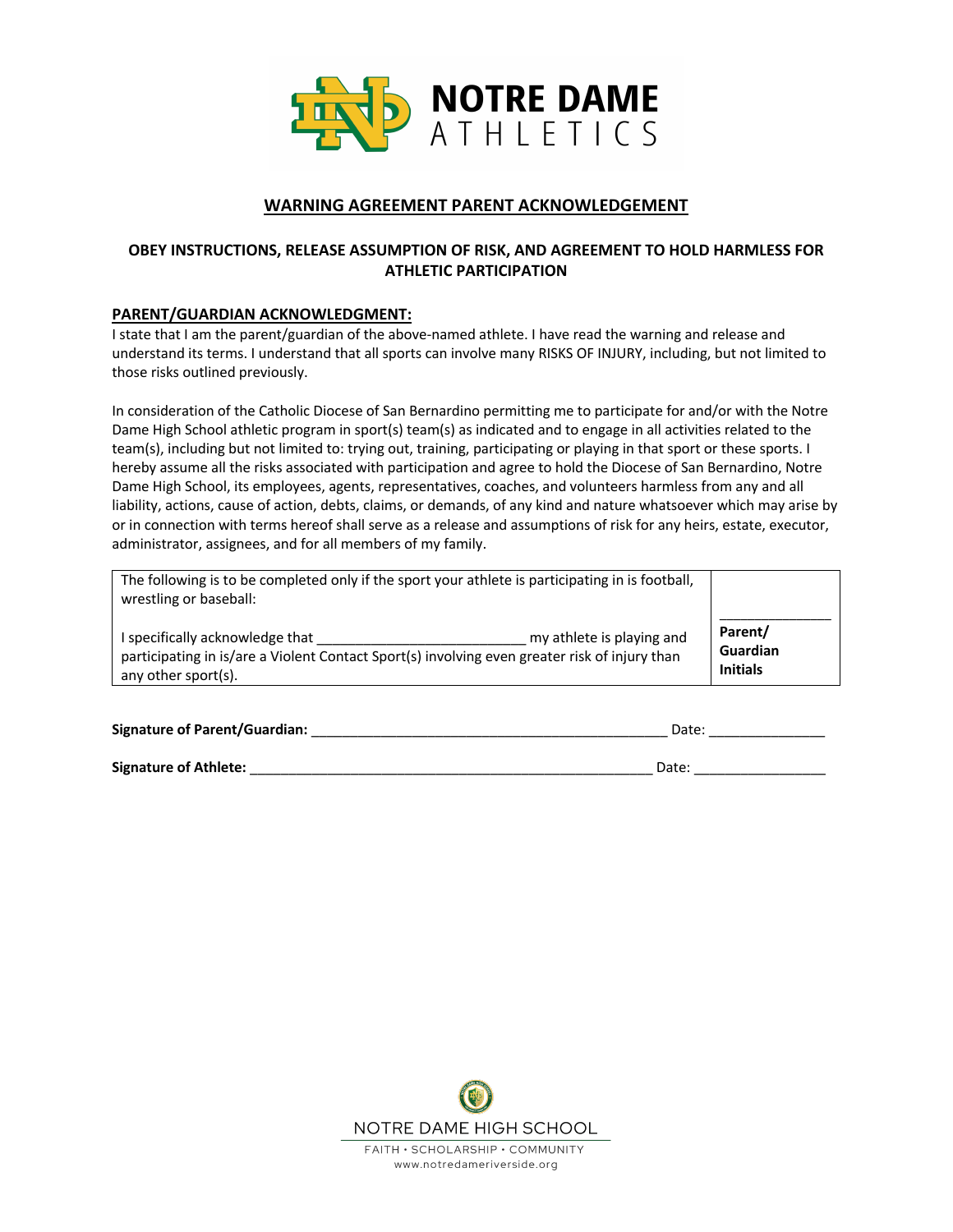

## **ATHLETE INFORMATION & CONSENT TO PARTICIPATE FORM**

|  |                      |  | Name of Parent/Legal Guardian: (Last, First)                                     |  |               |  |
|--|----------------------|--|----------------------------------------------------------------------------------|--|---------------|--|
|  |                      |  |                                                                                  |  |               |  |
|  |                      |  | Athlete named above is interested in the following sports (Check all that apply) |  |               |  |
|  | Fall                 |  | Winter                                                                           |  | Spring        |  |
|  | Football             |  | Basketball (Boys)                                                                |  | Baseball      |  |
|  | *Cheerleading /Song  |  | Cheerleading/Song                                                                |  | Softball      |  |
|  | Water Polo (Boys)    |  | Basketball (Girls)                                                               |  | Tennis (Boys) |  |
|  | Volleyball (Girls)   |  | Soccer (Boys)                                                                    |  | Swimming      |  |
|  | <b>Cross Country</b> |  | Soccer (Girls)                                                                   |  | Track & Field |  |

### **ATHLETIC PARENTAL PERMISION**

Tennis (Girls) **Tennis (Girls)** Golf

It is with my full knowledge and consent that the above-named athlete participate(s) in the sport(s) and on the team(s) and/or classes of Notre Dame High School as checked above. I further state that I will not hold the Diocese of San Bernardino, Notre Dame High School, or any staff or coach of Notre Dame High School responsible for any injuries received during participation in these sports. Moreover, I recognize that any athlete and myself will be held personally responsible for school property issued during any or all athletic seasons of participation.

| Parent/Legal Guardian Signature: | Date: |
|----------------------------------|-------|
|                                  |       |

### **PROGRESS CHECK CONSENT**

• I give the Athletic Director, Associate Athletic Director and coaches of Notre Dame High School permission to check the progress of my athlete's classes and programs at any time to ascertain his or her eligibility throughout the season(s) of participation.

| <b>Parent/Legal Guardian Signature:</b> | Date |  |
|-----------------------------------------|------|--|
|                                         |      |  |

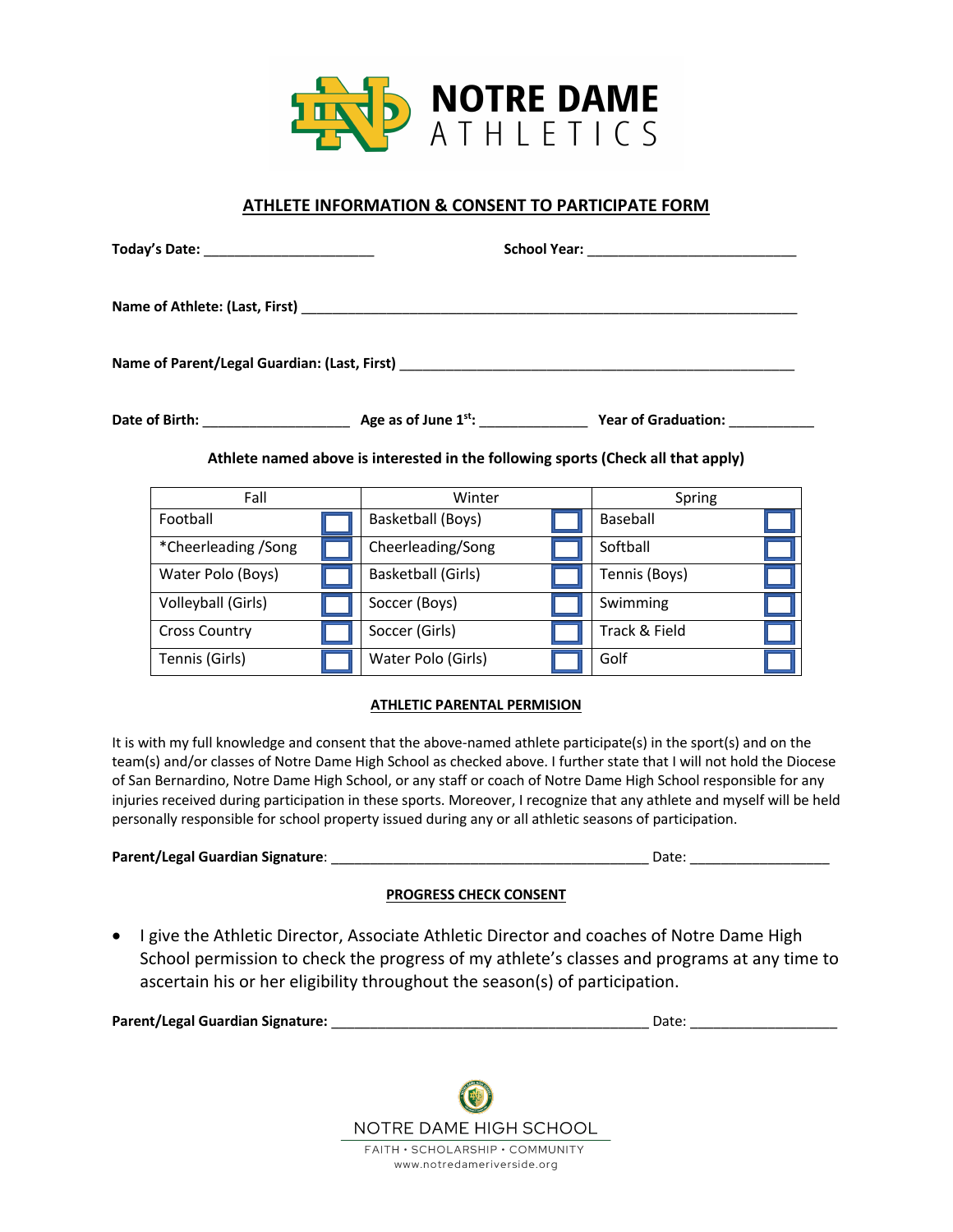

## **AUTHORIZATION TO CONSENT TO TREATMENT OF MINOR**

I/we, the undersigned parent(s) guardian of:

Name of Athlete: (Last, First) \_\_\_\_\_\_\_\_\_\_\_\_\_\_\_\_\_\_\_\_\_\_\_\_\_\_\_\_\_\_\_\_\_\_\_\_\_\_\_\_\_\_\_\_ Date of Birth: \_\_\_\_\_\_\_\_\_\_\_\_\_\_\_\_\_\_\_\_\_ do hereby authorize any Physician on the staff of a licensed Hospital or Emergency Clinic, or any other physician designated by him (them) as agent(s) for the undersigned to consent to an X-ray examination, anesthetic, medical or surgical diagnosis or treatment and hospital care which is deemed advisable by, and is to be rendered under the general or special supervision of any physician and surgeon on the staff of a licensed Hospital of Emergency Clinic, whether such diagnosis or emergency treatment is rendered at the office of said physician or at said hospital(s). It is understood that this authorization is given in advance of any specific diagnosis, treatment or hospital care being required but is given to provide authority and power on the part of our aforesaid agent(s) to give specific consent to any and all such diagnosis, treatment or hospital care which the aforementioned physician(s) in the exercise of his (their) best judgment may deem advisable.

This authorization shall remain in effect for the \_\_\_\_\_\_\_\_\_\_\_\_\_\_\_\_\_\_\_\_\_\_\_\_\_\_\_\_\_\_\_ school year or unless sooner revoked in writing and delivered to the school Principal, Athletic Director, and Athletic Trainer.

This authorization is given pursuant to the provision of Section 25.8 of the Civil Code of California.

**Signature of Father/Guardian Father/Guardian's Address & Phone Number** 

\_\_\_\_\_\_\_\_\_\_\_\_\_\_\_\_\_\_\_\_\_\_\_\_\_\_\_\_\_ \_\_\_\_\_\_\_\_\_\_\_\_\_\_\_\_\_\_\_\_\_\_\_\_\_\_\_\_\_\_\_\_\_\_\_\_\_\_\_\_\_\_\_\_\_\_\_\_\_\_\_\_\_\_\_\_\_\_\_\_\_\_\_\_\_\_

\_\_\_\_\_\_\_\_\_\_\_\_\_\_\_\_\_\_\_\_\_\_\_\_\_\_\_\_\_ \_\_\_\_\_\_\_\_\_\_\_\_\_\_\_\_\_\_\_\_\_\_\_\_\_\_\_\_\_\_\_\_\_\_\_\_\_\_\_\_\_\_\_\_\_\_\_\_\_\_\_\_\_\_\_\_\_\_\_\_\_\_\_\_\_\_

\_\_\_\_\_\_\_\_\_\_\_\_\_\_\_\_\_\_\_\_\_\_\_\_\_\_\_\_\_\_\_\_\_\_\_\_\_\_\_\_\_\_\_\_\_\_\_\_\_\_\_\_\_\_\_\_\_\_\_\_\_\_\_\_\_\_\_\_\_\_\_\_\_\_\_\_\_\_\_\_\_\_\_\_\_\_\_\_\_\_\_\_\_\_\_\_\_\_\_

\_\_\_\_\_\_\_\_\_\_\_\_\_\_\_\_\_\_\_\_\_\_\_\_\_\_\_\_\_\_\_\_\_\_\_\_\_\_\_\_\_\_\_\_\_\_\_\_\_\_\_\_\_\_\_\_\_\_\_\_\_\_\_\_\_\_\_\_\_\_\_\_\_\_\_\_\_\_\_\_\_\_\_\_\_\_\_\_\_\_\_\_\_\_\_\_\_\_\_

 $\mathcal{L}_\mathcal{L} = \{ \mathcal{L}_\mathcal{L} = \{ \mathcal{L}_\mathcal{L} = \{ \mathcal{L}_\mathcal{L} = \{ \mathcal{L}_\mathcal{L} = \{ \mathcal{L}_\mathcal{L} = \{ \mathcal{L}_\mathcal{L} = \{ \mathcal{L}_\mathcal{L} = \{ \mathcal{L}_\mathcal{L} = \{ \mathcal{L}_\mathcal{L} = \{ \mathcal{L}_\mathcal{L} = \{ \mathcal{L}_\mathcal{L} = \{ \mathcal{L}_\mathcal{L} = \{ \mathcal{L}_\mathcal{L} = \{ \mathcal{L}_\mathcal{$ 

 $\_$  ,  $\_$  ,  $\_$  ,  $\_$  ,  $\_$  ,  $\_$  ,  $\_$  ,  $\_$  ,  $\_$  ,  $\_$  ,  $\_$  ,  $\_$  ,  $\_$  ,  $\_$  ,  $\_$  ,  $\_$  ,  $\_$  ,  $\_$  ,  $\_$  ,  $\_$  ,  $\_$  ,  $\_$  ,  $\_$  ,  $\_$  ,  $\_$  ,  $\_$  ,  $\_$  ,  $\_$  ,  $\_$  ,  $\_$  ,  $\_$  ,  $\_$  ,  $\_$  ,  $\_$  ,  $\_$  ,  $\_$  ,  $\_$  ,

\_\_\_\_\_\_\_\_\_\_\_\_\_\_\_\_\_\_\_\_\_\_\_\_\_\_\_\_\_\_\_ \_\_\_\_\_\_\_\_\_\_\_\_\_\_\_\_\_\_\_\_\_\_\_\_\_\_\_\_\_\_\_\_\_\_\_\_\_\_\_\_\_\_\_\_\_\_\_\_\_\_\_\_\_\_\_\_\_\_\_\_\_\_\_\_\_\_\_

**Signature of Mother/Guardian Mother/Guardian's Address & Phone Number**

**Indicate SPECIAL MEDICAL INFORMATION** 

**Person(s) to be notified in the event parent(s) or guardian(s) cannot be reached:** 

**Name Address & Phone Number**

**Name Constraining Marine Address & Phone Number** 

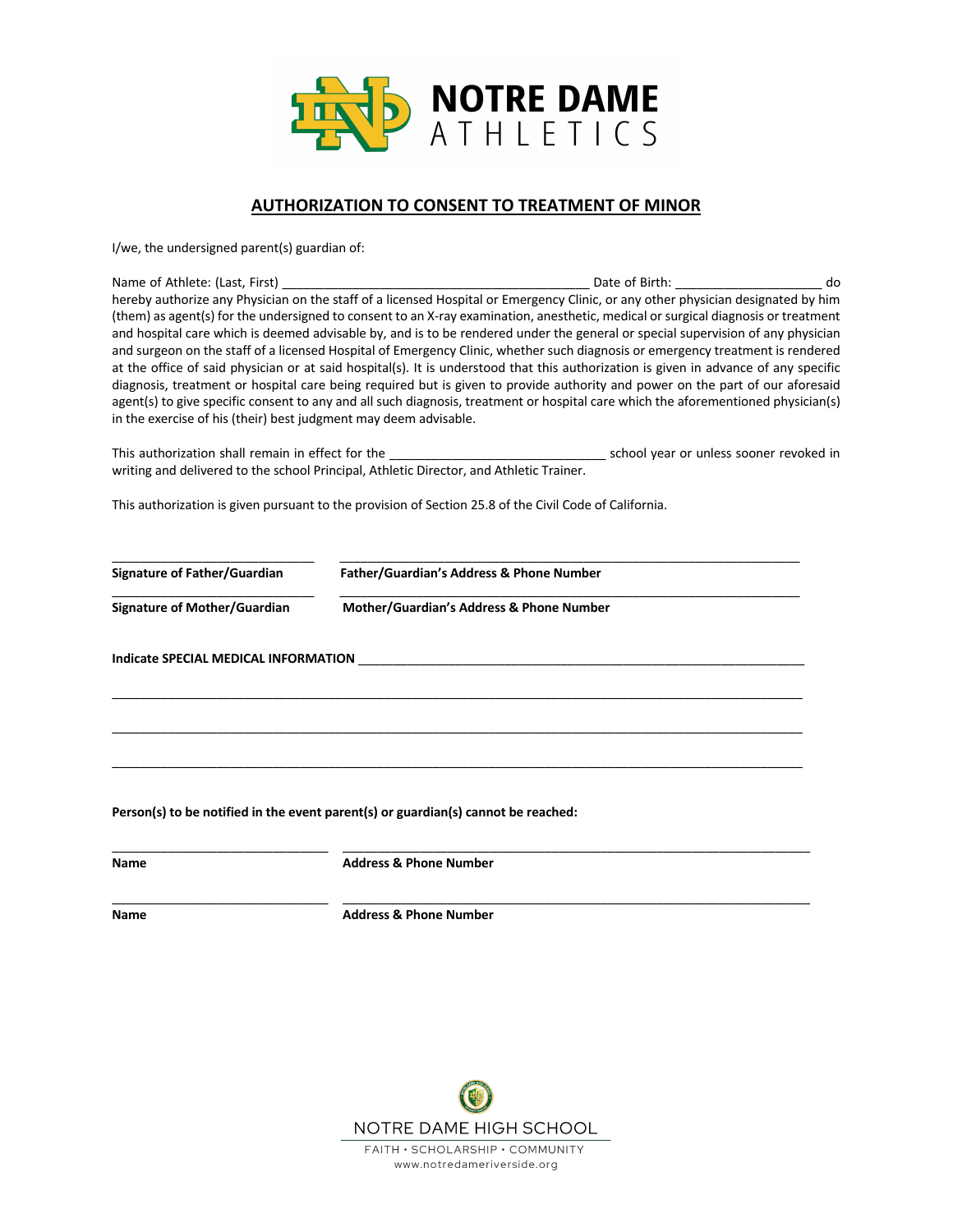

## **ATHLETE EMERGENCY TREATMENT FORM**

| Gender: _________________  Weight: ________________  Height: ___________________<br>In the event that the parents cannot be reached, list the closest living relatives or other emergency contacts:<br>List any allergies, previous injuries, current medications, or other medical information:<br>I/We hereby give Notre Dame High School, the Athletic Director, Athletic Trainer, coaches or school staff permission for<br>emergency treatment and also permission to transport to a medical facility or to call emergency transportation (911) in the<br>event of an injury, illness, or other medical emergency for the above-named athlete.<br>Mother's Signature: When the control of the control of the control of the control of the control of the control of the control of the control of the control of the control of the control of the control of the control of th<br>Date: the contract of the contract of the contract of the contract of the contract of the contract of the contract of the contract of the contract of the contract of the contract of the contract of the contract of the cont |  |  |
|-------------------------------------------------------------------------------------------------------------------------------------------------------------------------------------------------------------------------------------------------------------------------------------------------------------------------------------------------------------------------------------------------------------------------------------------------------------------------------------------------------------------------------------------------------------------------------------------------------------------------------------------------------------------------------------------------------------------------------------------------------------------------------------------------------------------------------------------------------------------------------------------------------------------------------------------------------------------------------------------------------------------------------------------------------------------------------------------------------------------------|--|--|
|                                                                                                                                                                                                                                                                                                                                                                                                                                                                                                                                                                                                                                                                                                                                                                                                                                                                                                                                                                                                                                                                                                                         |  |  |
|                                                                                                                                                                                                                                                                                                                                                                                                                                                                                                                                                                                                                                                                                                                                                                                                                                                                                                                                                                                                                                                                                                                         |  |  |
|                                                                                                                                                                                                                                                                                                                                                                                                                                                                                                                                                                                                                                                                                                                                                                                                                                                                                                                                                                                                                                                                                                                         |  |  |
|                                                                                                                                                                                                                                                                                                                                                                                                                                                                                                                                                                                                                                                                                                                                                                                                                                                                                                                                                                                                                                                                                                                         |  |  |
|                                                                                                                                                                                                                                                                                                                                                                                                                                                                                                                                                                                                                                                                                                                                                                                                                                                                                                                                                                                                                                                                                                                         |  |  |
|                                                                                                                                                                                                                                                                                                                                                                                                                                                                                                                                                                                                                                                                                                                                                                                                                                                                                                                                                                                                                                                                                                                         |  |  |
|                                                                                                                                                                                                                                                                                                                                                                                                                                                                                                                                                                                                                                                                                                                                                                                                                                                                                                                                                                                                                                                                                                                         |  |  |
|                                                                                                                                                                                                                                                                                                                                                                                                                                                                                                                                                                                                                                                                                                                                                                                                                                                                                                                                                                                                                                                                                                                         |  |  |
|                                                                                                                                                                                                                                                                                                                                                                                                                                                                                                                                                                                                                                                                                                                                                                                                                                                                                                                                                                                                                                                                                                                         |  |  |
|                                                                                                                                                                                                                                                                                                                                                                                                                                                                                                                                                                                                                                                                                                                                                                                                                                                                                                                                                                                                                                                                                                                         |  |  |
|                                                                                                                                                                                                                                                                                                                                                                                                                                                                                                                                                                                                                                                                                                                                                                                                                                                                                                                                                                                                                                                                                                                         |  |  |
|                                                                                                                                                                                                                                                                                                                                                                                                                                                                                                                                                                                                                                                                                                                                                                                                                                                                                                                                                                                                                                                                                                                         |  |  |
|                                                                                                                                                                                                                                                                                                                                                                                                                                                                                                                                                                                                                                                                                                                                                                                                                                                                                                                                                                                                                                                                                                                         |  |  |
|                                                                                                                                                                                                                                                                                                                                                                                                                                                                                                                                                                                                                                                                                                                                                                                                                                                                                                                                                                                                                                                                                                                         |  |  |
|                                                                                                                                                                                                                                                                                                                                                                                                                                                                                                                                                                                                                                                                                                                                                                                                                                                                                                                                                                                                                                                                                                                         |  |  |
|                                                                                                                                                                                                                                                                                                                                                                                                                                                                                                                                                                                                                                                                                                                                                                                                                                                                                                                                                                                                                                                                                                                         |  |  |
|                                                                                                                                                                                                                                                                                                                                                                                                                                                                                                                                                                                                                                                                                                                                                                                                                                                                                                                                                                                                                                                                                                                         |  |  |
|                                                                                                                                                                                                                                                                                                                                                                                                                                                                                                                                                                                                                                                                                                                                                                                                                                                                                                                                                                                                                                                                                                                         |  |  |

NOTRE DAME HIGH SCHOOL FAITH · SCHOLARSHIP · COMMUNITY www.notredameriverside.org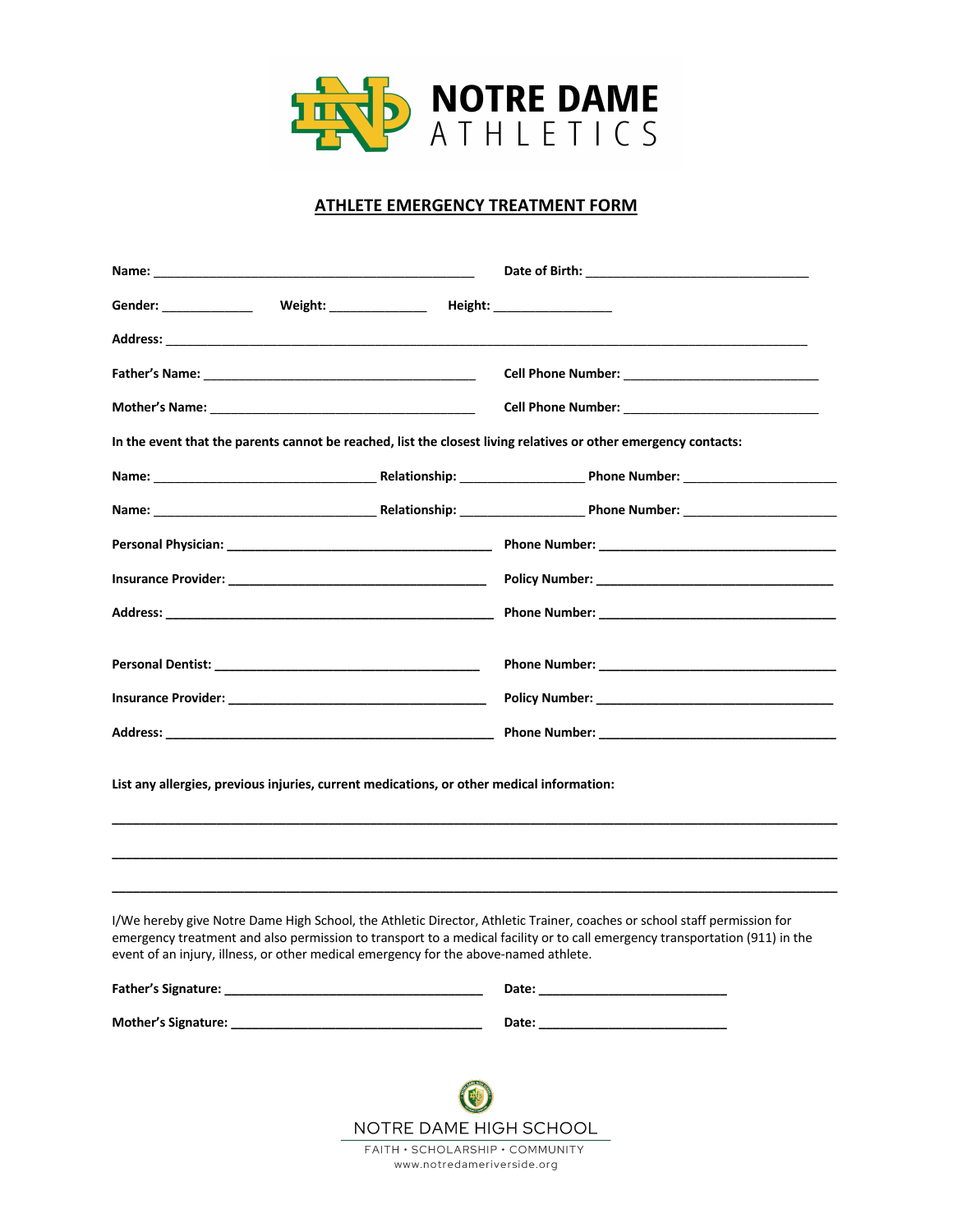

# **HELMET WARNING FORM**

\*This form is to be completed by football players only

No helmet can prevent all head or neck injuries a player might receive while participating in any practice or contest. Do not use this helmet to butt, ram, or spear an opponent player during a contest or team member practice. This is in violation of the football rules as mandated by the National Federation and State High School Athletic Association. Improper or illegal use of this helmet can result in severe head or neck injuries, paralysis, or death to you and/or opponent.

I certify that I have read and understand the helmet warning stated above.

| Name of Athlete (Last, First):              |                 |  |
|---------------------------------------------|-----------------|--|
|                                             | Date: _________ |  |
|                                             |                 |  |
| Signature of Parent/Guardian (Last, First): | Date:           |  |